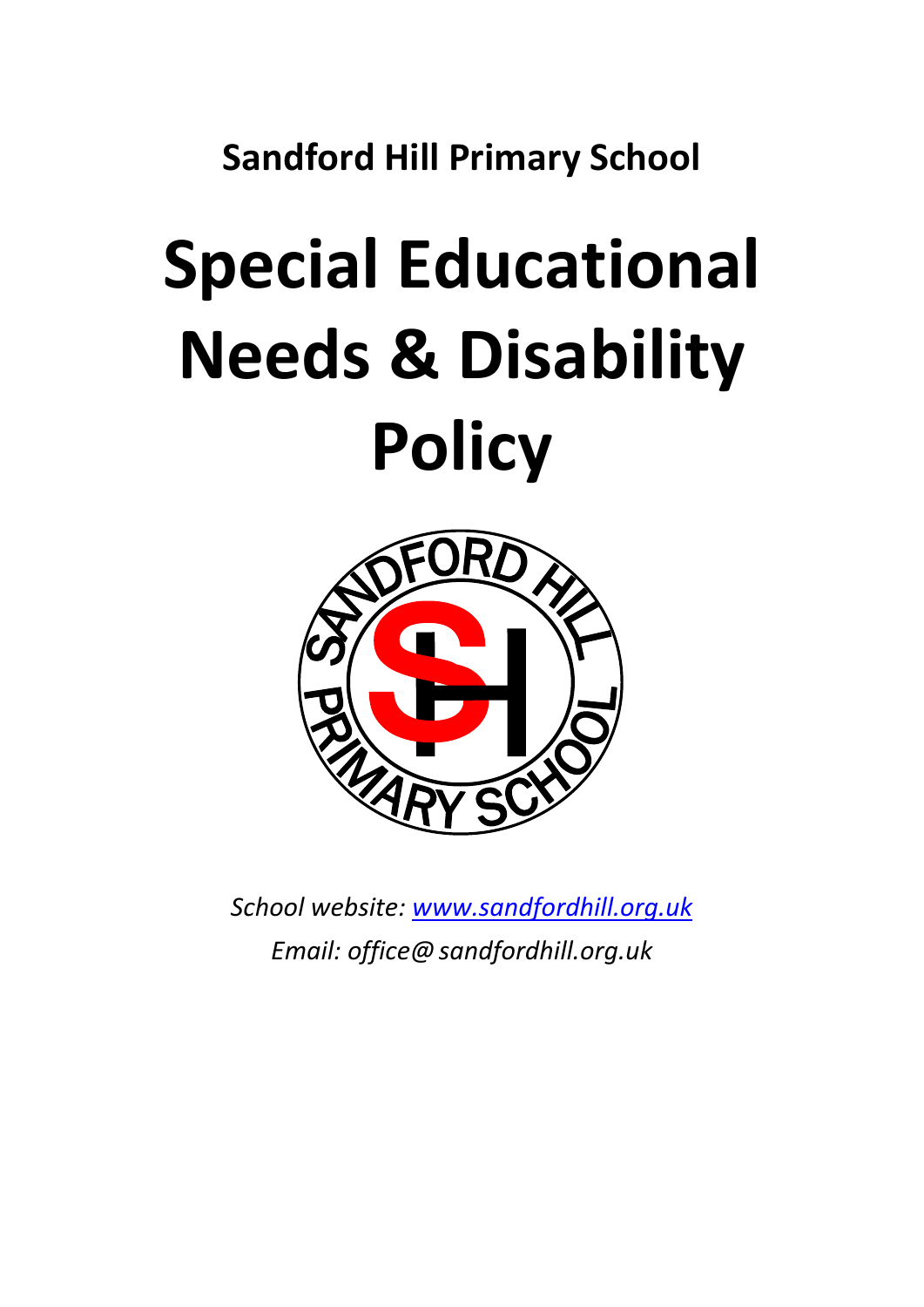#### *Thoughtfulness, Respect and Hard Work*



#### **Contents**

| Introduction                                         | 2  |
|------------------------------------------------------|----|
| Principles, Objectives and Targets                   | 3  |
| Targets                                              | 4  |
| Admissions, Inclusions and                           | 4  |
| Definition of Special Educational Needs              | 5  |
| Roles and Responsibilities                           | 6  |
| Areas of intervention                                | 14 |
| Identification, Assessment and Review                | 13 |
| Curriculum and Inclusion                             | 17 |
| <b>Staff Development</b>                             | 19 |
| <b>External Support and Links</b>                    | 20 |
| Parent Partnership/Links with other school/Transfers | 22 |
| Complaints                                           | 22 |

## **Introduction**

Sandford Hill Primary School has a strong commitment to teaching children with Special Educational Needs and disabilities (SEND). This document sets out the principles, policies, practices and aims of working with children with Special Educational Needs. It aims to answer all your questions about working with children with Special Educational Needs, the processes children with Special Educational Needs will go through and the responsibilities of people who are involved in educating children with Special Educational Needs.

This is a working document which is reviewed on an annual basis in line with the New Special Educational Needs Code of Practice 2014.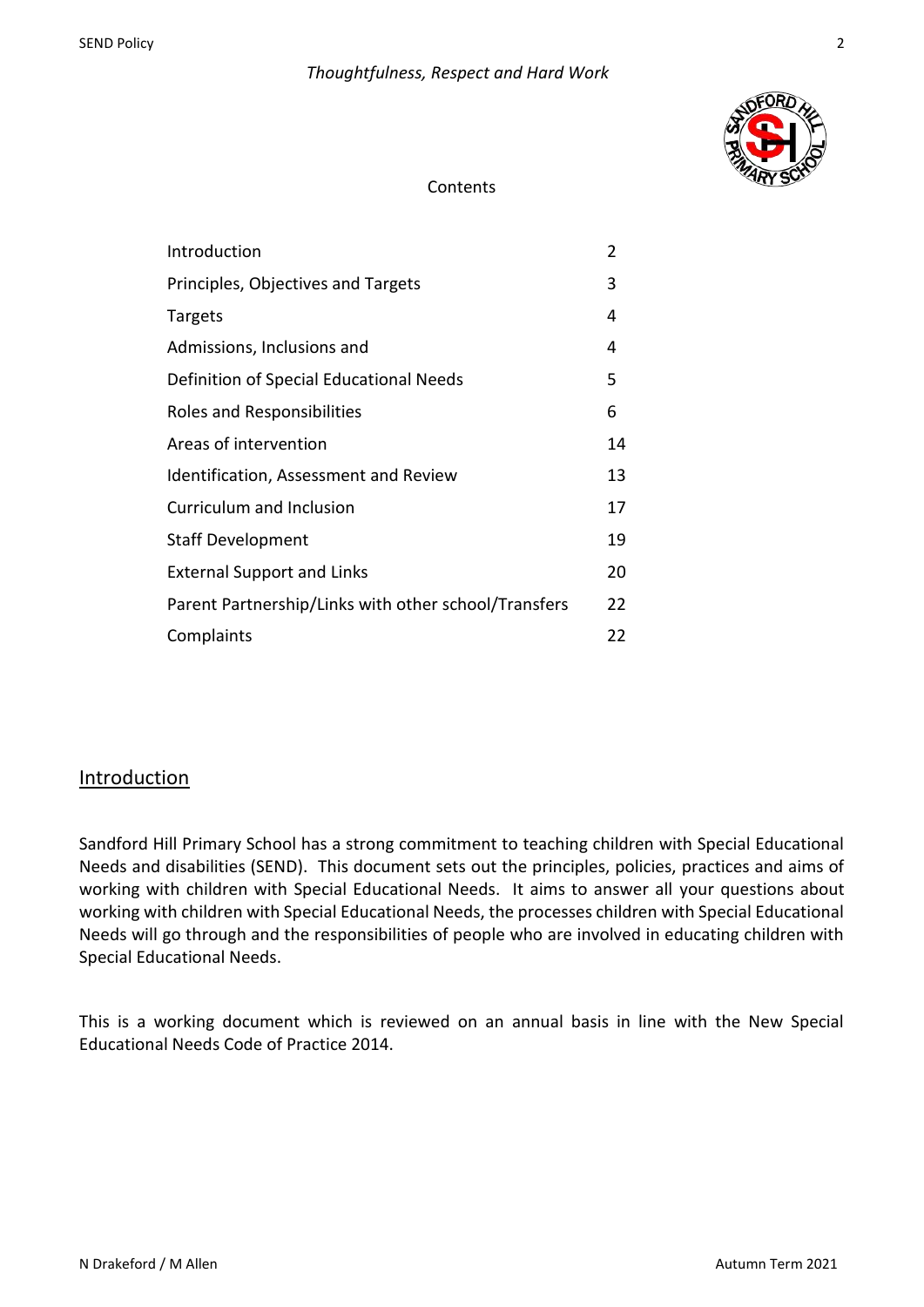## Principles, Aims and Objectives

All children at Sandford Hill School share the right to a broad and balanced curriculum. At times, accessing our rich curriculum can be challenging to pupils with Special Educational Needs. It is our aim to meet the needs of all pupils and ensure that they fully access this curriculum in order to make the best progress possible.

The children identified with Special Educational Needs will be positively encouraged to participate in all spheres of school life both in terms of the curriculum and extra-curricular activities. It is essential that the quality of teaching takes into account the nature and severity of any disability provides challenges and does not underestimate the individual's true capabilities. The school must ensure that all children with Special Educational Needs reach their full potential and become confident individuals, aware of the contribution they can make to the school.

The responsibility of the school is:

- To provide a well-balanced, differentiated curriculum;
- To provide a stimulating learning environment;
- To exhibit understanding and support to allow pupils to achieve "their best" (SEND code of practice 6.1);
- To have high aspirations and achievement for all, children to become "confident individuals living fulfilling lives."( SEND Code of Practice 6.1);
- To have a united school policy on Special Educational Needs.
- To promote an inclusive system of education (with reference to *Inclusive Schooling Guidance* Nov 2001 DFES 0774/2001);
- To have a designated teacher responsible for SEND;
- To inform parents when making SEND provision for a child.

Our aims will be met through the following objectives:

- A shared responsibility for identifying and assessing pupils' needs;
- Practising the schemes of work which meet the full range of pupils' abilities;
- Setting high standards for work and behaviour;
- Recording progress;
- Ensuring that monitoring and evaluation are built into regular feedback procedures;
- Recognising achievement;
- Maintaining effective partnerships with pupils, parents, teachers, governors, advisors and outside agencies, including the Local Education Authority;
- Regarding the Special Educational Needs Code of Practice when carrying out duties toward all pupils with Special Educational Needs.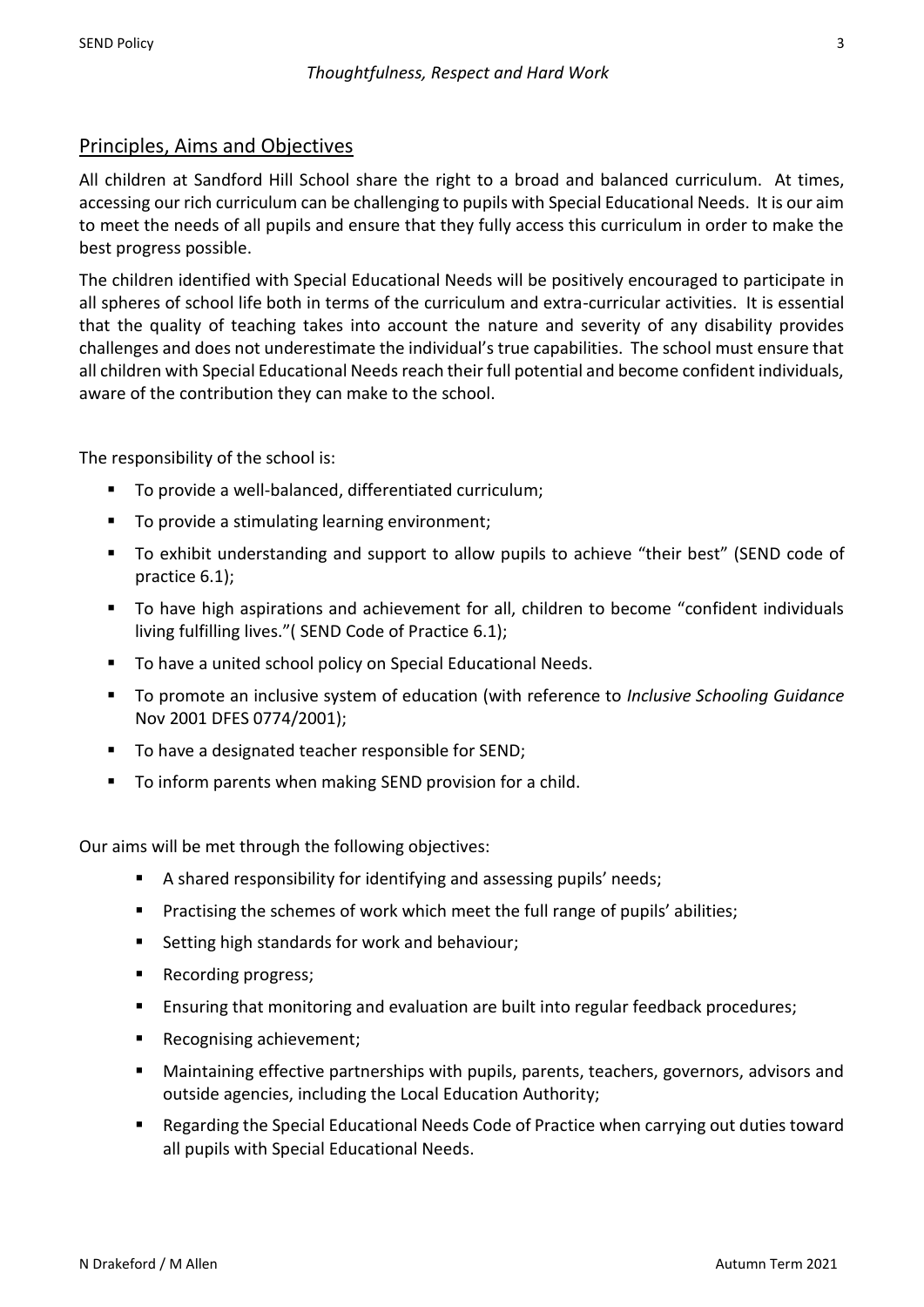The success and effectiveness of the Special Educational Needs Policy will be measured by:

- The school's self-review and evaluation process;
- Reviews of children's SEND Support Plans;
- Objective success measured by external agencies;
- Continued progress and attainment of SEND pupils;
- Moderation by the Special Educational Needs Support Service;
- Governors meetings and annual reports.

#### Admissions, Inclusion and Accessibility

Pupils will be eligible for admission to Sandford Hill Primary School regardless of any special educational need, provided the criteria for general admission to the school are met.

In accordance with the Inclusion Act 2001, no regards to disability, academic achievement or behaviour will be taken into account when considering admission to the school. Please ask to see a copy of the school's Accessibility Plan or our DDA policy.

The school endeavours to be as accessible as possible to disabled pupils; however some pupils with walking disabilities may be restricted in accessing some parts of the building.

The main building is on three levels which makes wheelchair access to the upper rooms difficult. The main front entrance provides wheelchair access to the lower levels and the Caretaker's Entrance provides wheelchair access to the mid-level. A stair lift can carry a person who has difficulty in negotiating stairs, from the lower level to the upper level.

The downstairs meeting room is available for visitors with disabilities or difficulties if they cannot access the classroom.

Disabled parking spaces are available outside the main entrance and the use of these is encouraged on the newsletter.

All staff have training in managing a variety of disabilities and difficulties including Epilepsy and Autism.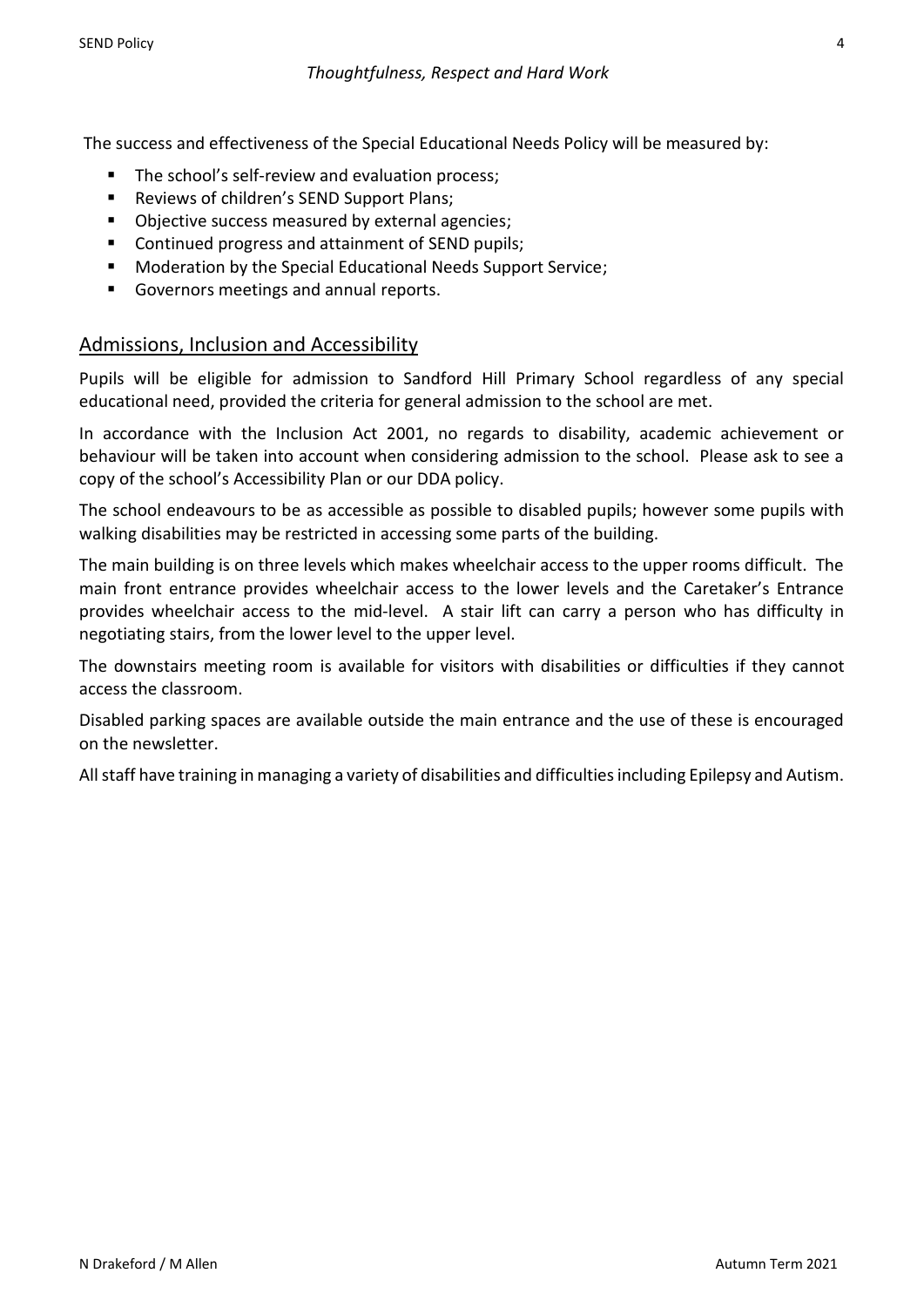## Definition of Special Educational Needs

Special Educational Needs is often abbreviated to SEND. At Sandford Hill, pupils are classed as having SEND if they require additional support to fully access the National Curriculum. The following definition of SEND comes from the Special Educational Needs Code of Practice 2014.

"Children have special educational needs where their learning difficulty or disability calls for special educational provision namely provision different from or additional to that normally given."

Children have a learning difficulty if they:

- a) have a significantly greater difficulty in learning than the majority of children of the same age;
- b) have a disability which prevents or hinders them from making use of educational facilities of a kind generally provided for children of the same age in schools within the area of the Local Authority;
- c) are under compulsory school age and fall within the definition at (a) or (b) above, or would do, if special educational provision was not made for them.

Children must not be regarded as having a learning difficulty solely because the language or form of language of their home is different from the language in which they will be taught.

Special educational provision means:

- a) for children of two or over, educational provision which is additional to, or otherwise different from, the educational provision made generally for children of their age in schools maintained by the Local Authority, other than special schools, in the area.
- b) for children under two, educational provision of any kin.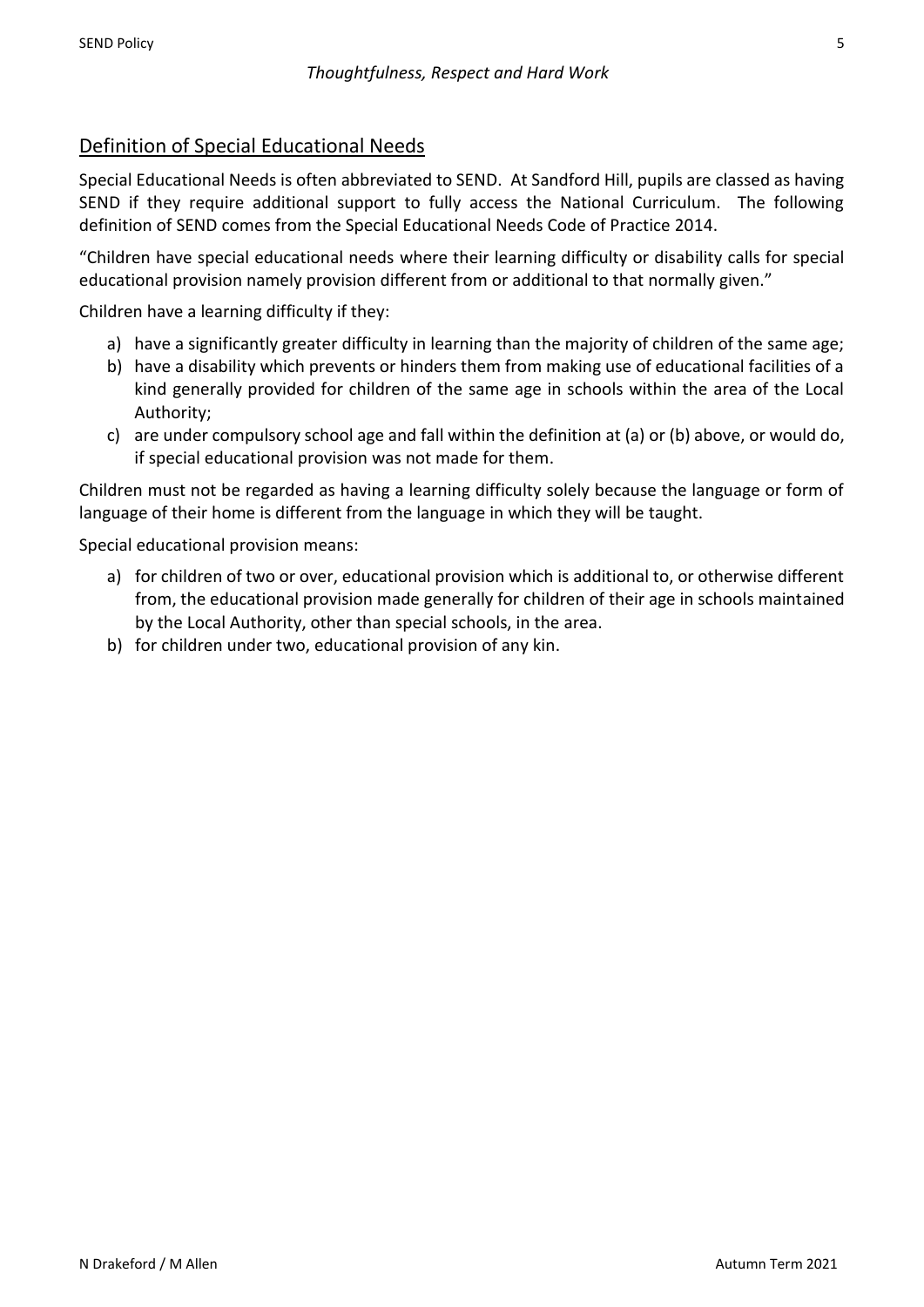## Roles and Responsibilities

| <b>Head Teacher</b>                            | Mr Wardle      |
|------------------------------------------------|----------------|
| Inclusion Leader                               | Mrs Allen      |
| Special Educational Needs Co-ordinator         | Mrs Drakeford  |
| Special Educational Needs Welfare Practitioner | Mrs Greatbatch |
| Senior Inclusion Support Assistant             | Mrs Arnott     |
| Home School Link Worker                        | Mrs Brennan    |
| <b>Inclusion Governor</b>                      | Mr C Austin    |

## Role of the Inclusion Leader

The Inclusion Leader's duties include a significant leadership responsibility that:

- a) Is focused on teaching and learning.
- b) Requires the exercise of a teacher's professional skills and judgement.
- c) Requires the teacher to lead, manage and develop the use of relevant funding.
- d) Has an impact on the educational progress of pupils including disadvantaged, SEND and EAL.
- e) Has overall responsibility for the Inclusion Team.
- f) Involves leading, developing and enhancing the teaching practice of other staff.

#### Teaching and Learning Specific Duties

- 1. Monitor and evaluate teaching and learning throughout the school and improve teaching and learning policy and practice with regard to inclusion.
- 2. Identify key teaching and learning priorities from the schools self-evaluation process and participate in preparation of School Improvement Plan for consultation with staff and governors.
- 3. Play a key role in monitoring and evaluating the School Improvement Plan to ensure success criteria are met.
- 4. Act as a positive role model for other staff in the exercise of all professional duties.

#### Specific Duties

- 1. Be a member of the School Leadership Team.
- 2. Effectively implement the Code of Practice and other statutory legislation relating to SEND, EAL, Pupil Premium and The Single Equality Duty within the school.
- 3. Be responsible to the Headteacher for the development, implementation and evaluation of the school's SEND Policy with all staff.
- 4. Provide line-manager support for all staff working to support Inclusion, Free School Meals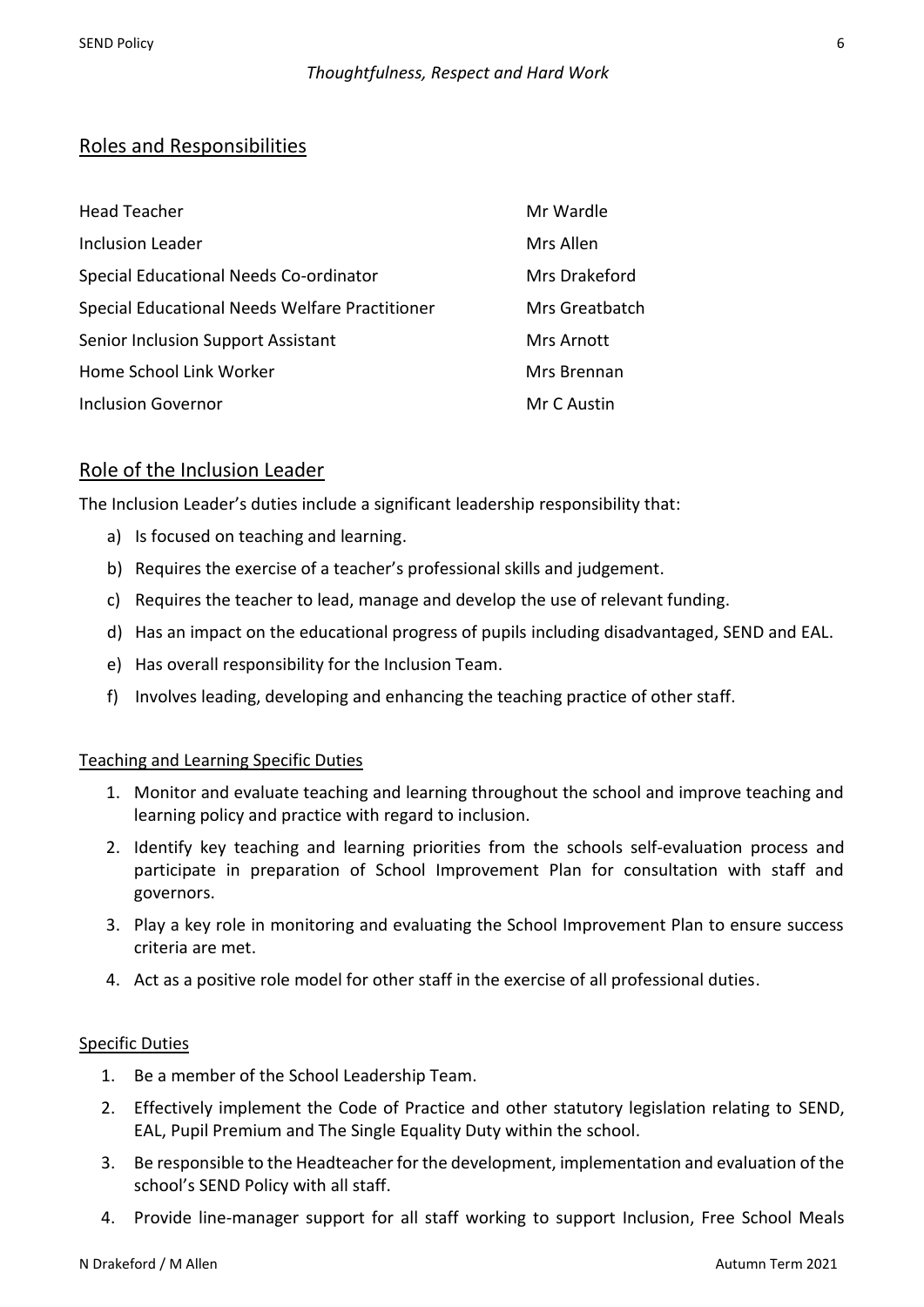eligible pupils and SEND within the school.

- 5. Report to the Headteacher and Governors on all matters relating to Inclusion, SEND and Pupil Premium.
- 6. Audit achievement to identify children who are failing to reach their potential.
- 7. Set targets for raising achievement among pupils with SEND.
- 8. Be responsible for liaison with colleagues to ensure the school's policies are clearly communicated to parents.
- 9. Monitor and evaluate differentiation and SEND provision throughout the school.
- 10. Ensure events and/or displays reflect the Inclusion and SEND policies throughout the school.
- 11. Attend School Leadership Team Meetings and other meetings necessary to carry out responsibilities effectively.
- 12. Provide Governors, the Headteacher and the School Leadership Team with regular reports outlining developments within Inclusion, SEND, Pupil Premium and future priorities and targets in liaison with the Governor responsible for Inclusion, SEND and Pupil Premium.
- 13. Member of the School's Safeguarding Team.
- 14. Monitor and evaluate the progress made by pupils with SEND and Pupil Premium.

#### Administration

- 1. Collect and collate information for the identification of pupils with SEND and FSM.
- 2. Arrange parent and pupil interviews when necessary.
- 3. Liaise appropriately with, children, inter-agency support, staff and parents.
- 4. Administration of Early Help.
- 5. Arrange the assessment of pupils identified as having SEND.
- 6. Ensure staff are fully aware of all SEND information pertaining to a pupil within their class/group with the exception of confidential Child Protection information.

#### Staff Support/Development

- 1. Keep up to date with the developments within SEND /Inclusion and disseminate information to other staff.
- 2. Set a personal example in the teaching of SEND and lead and develop the teaching practice of others advising on teaching methods, materials, planning and organisation.
- 3. Work with LA staff as required.
- 4. Support staff in the writing and implementation of School Support Plans for pupils with SEND
- 5. Identify training needs relating to SEND.
- 6. Ensure all planning reflects SEND, children in receipt of Free School Meals and incorporates appropriate differentiation.

#### Resource Management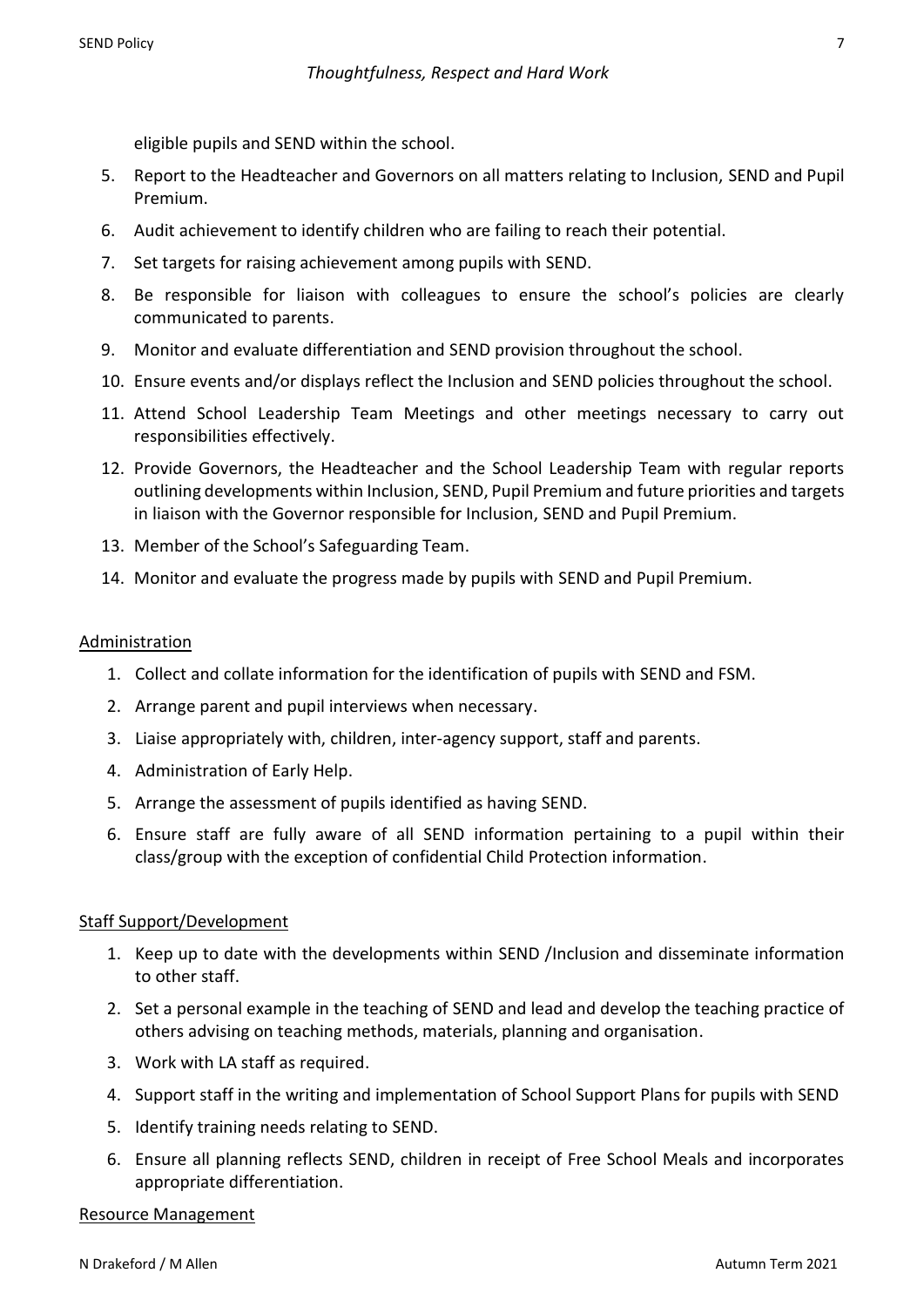- 1. Identify resource priorities.
- 2. Oversee the purchase of resources for which funds have been allocated within the SEND and Pupil Premium budget.
- 3. Oversee the requisition, auditing and monitoring of all SEND resources.
- 4. Oversee the maintenance and storage of all SEND resources.

The Inclusion Leader will ensure that all duties are carried out within the context of school and LA policy on race, gender and Special Needs.

This job description may be reviewed and amended at any time after discussion between the named teacher and Headteacher.

The school grievance procedure for teachers, applies in relation to any grievance arising in connection with this job description.

## Role of the Special Educational Needs Co-ordinator

The Special Educational Needs Co-ordinator (SENCo) does not currently have responsibility for a class, working 0.6 FTE.

- **Auditing Special Educational Needs**
- Mapping the provision for Special Educational Needs
- Overseeing the day-to-day operation of the Special Educational Needs Policy
- Co-ordinating provision for children with Special Educational Needs
- Overseeing the records of all children with Special Educational Needs
- Keeping and Updating the Special Educational Needs register
- Reviewing the children on the Special Needs Register
- Managing the resource budget for Special Educational Needs
- Producing SEND support plans for children with Statements/EHC or at School Support 2
- Liaising with and advising fellow teachers and assistants
- Contributing to the in-service training of staff
- Organising referrals to the school nurse and outside agencies
- Liaising with external agencies
- Meeting with parents
- Accountable to the Inclusion Leader and Headteacher

## Role of the Inclusion Support Assistant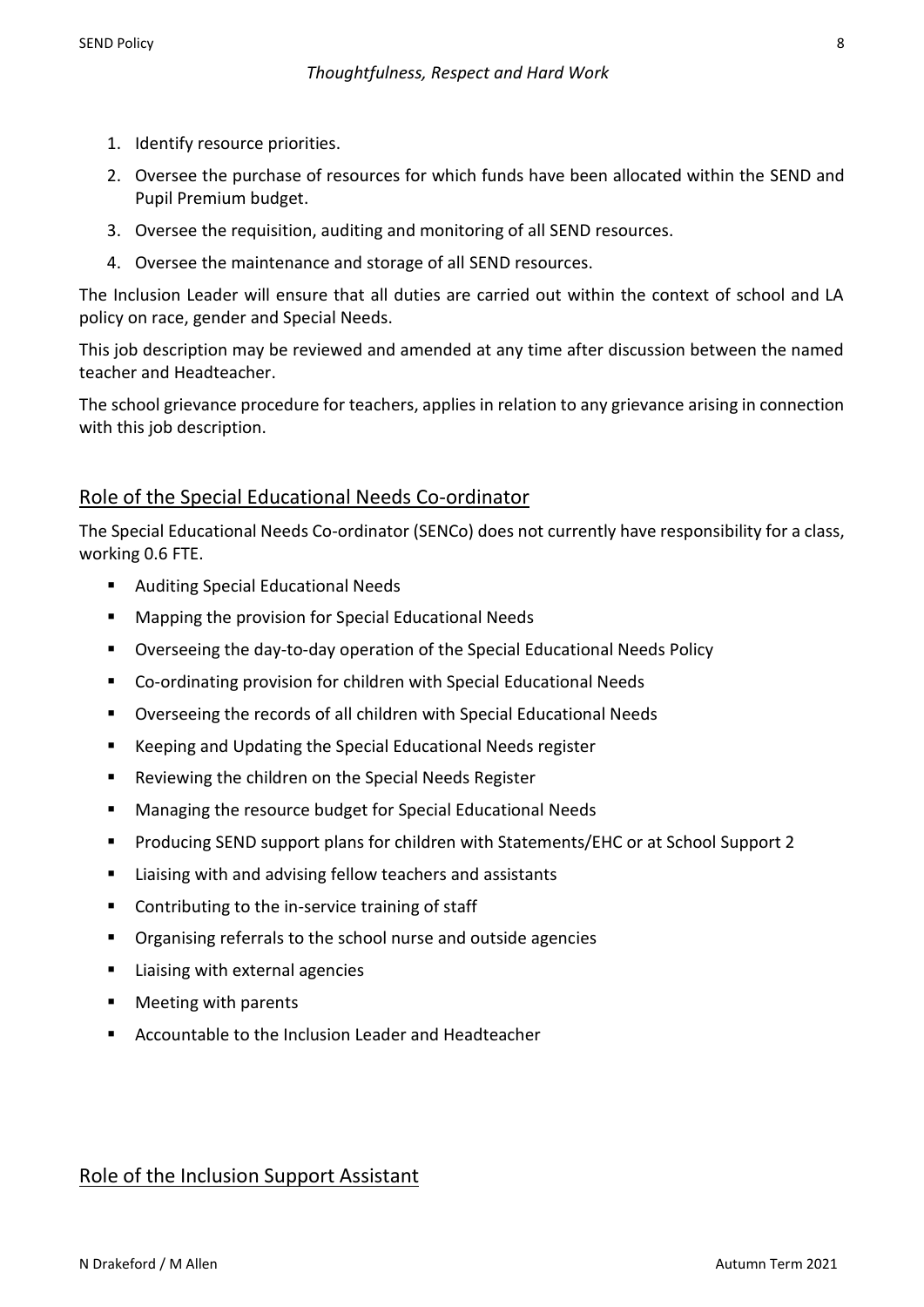The Inclusion Support Assistant provides support to teachers in the preparation of teaching and learning materials. Also, in collaboration with the Inclusion Leader, provides learning support to pupils working in and out of the classroom, to enable them to continue to access the mainstream curriculum.

#### **DUTIES:**

- 1. To contribute to the delivery and adaptation of the curriculum for pupils with Special Educational, Physical, Emotional, Social and Developmental needs.
- 2. To maintain a daily log of work undertaken, pupils supported and timetable followed.
- 3. To record and report information concerning pupils to the Inclusion Leader or relevant member of staff or outside agencies.
- 4. To assist the Inclusion Leader and classroom teachers in the preparation of programmes of study for designated pupils.
- 5. To assist in the preparation of aids and material.
- 6. To monitor use of equipment/resources.
- 7. To join in with the activities of children in class.
- 8. To assist the teacher in the supervision of children.
- 9. To contact parents when required.
- 10. To assist in the provision of general care and welfare when required.
- 11. To maintain a safe environment.
- 12. To work with individuals or small groups which may include out of school hours on predetermined programmes of study.
- 13. To act as key worker to named pupils.
- 14. To provide emotional and behavioural support to children.
- 15. To work with children to develop their self-esteem.
- 16. To modify learning within the curriculum to ensure access by individual children with more complex needs.
- 17. To develop creative approaches to help engage reluctant learners to access the curriculum.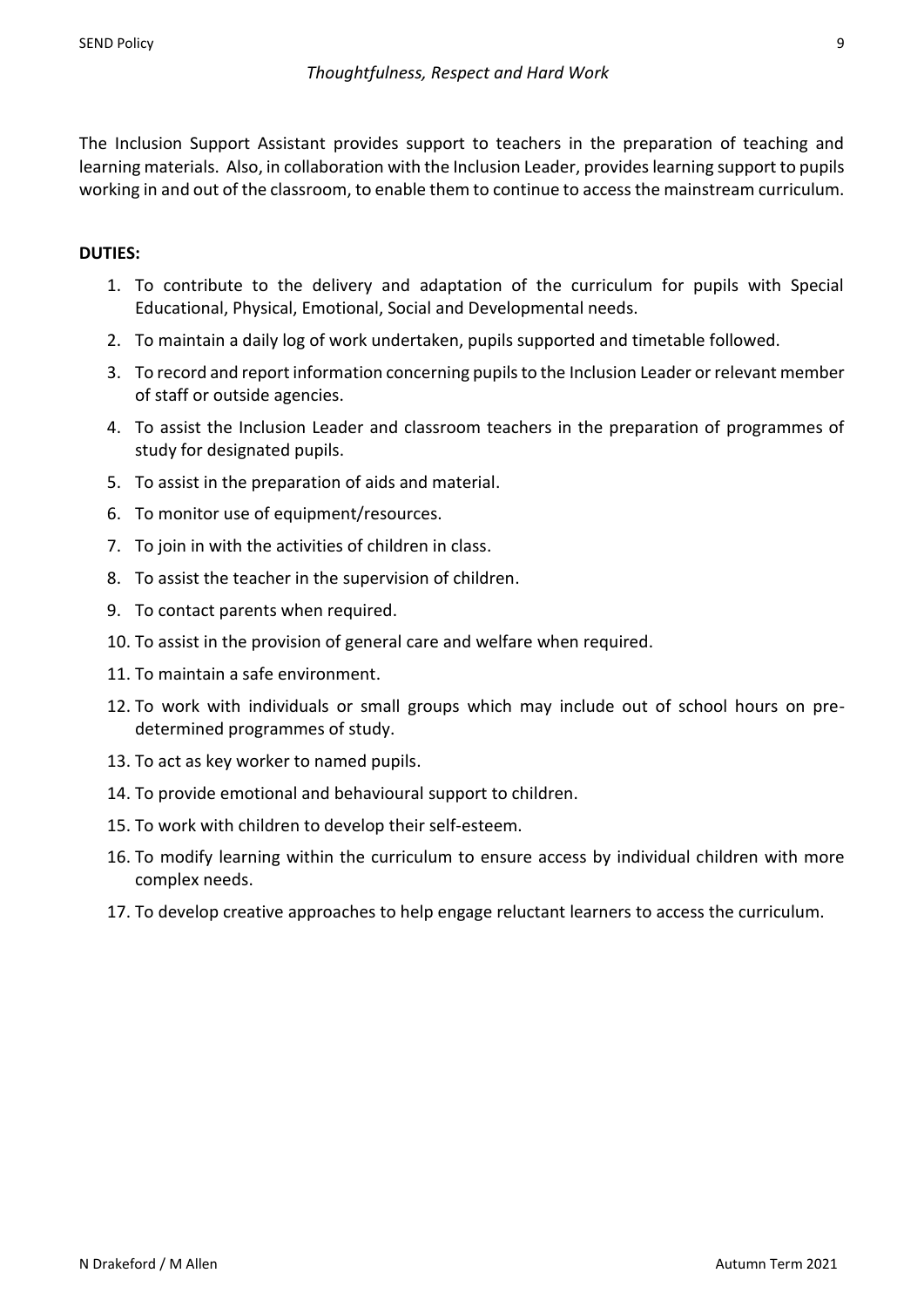# Role of the Special Educational Needs Welfare Practitioner

#### **DUTIES:** (Under the direction of the Inclusion Leader)

- 1. To implement School Support Plans (SSPs) to all appropriate pupils on the school SEND register.
- 2. To contribute to the creating of an attractive, differentiated, stimulating, safe environment, through display and classroom organisation and by raising aspirations and achievement levels.
- 3. To contribute to the assessment of pupils and drafting of SSPs across the school through observations, records and discussions with other Special Needs Practitioners, Teachers, SENCo and Inclusion Leader.
- 4. To support the SENCo in monitoring, tracking, provision mapping and evaluating the attainment and progress of all SEND pupils, by delivering standardised assessments, as required.
- 5. To support the maintenance of positive links between home and school.
- 6. To maintain a safe environment for children, staff and visitors as far as it is possible and practicable and assist with integration arrangements as appropriate.
- 7. To liaise with outside agencies as directed, e.g. SEND, Psychologists.

## Role of the Primary Home School Link Worker.

To support the work of school in raising the achievement and aspirations of vulnerable children and families in particular by:

- Enhancing links between school and parents/carers
- Providing support to individual children and families where social and emotional issues are proving to be barriers to the child's educational progress
- To act as the school's Early Help champion
- To monitor and improve the attendance of all pupils
- Developing the links with the local community

#### **DUTIES**

- 1. To support the development of effective communication and good working relationships between school, families and other support agencies in the community.
- 2. To work with school on the early identification of families needing support and take appropriate action including home visits.
- 3. To work with children identified as having difficulties in school, particularly by involving parents/carers in determining and participating in programmes of support with the school.
- 4. To be involved with the school in identifying and devising programmes for groups of children with behavioural difficulties and work with them in group situations.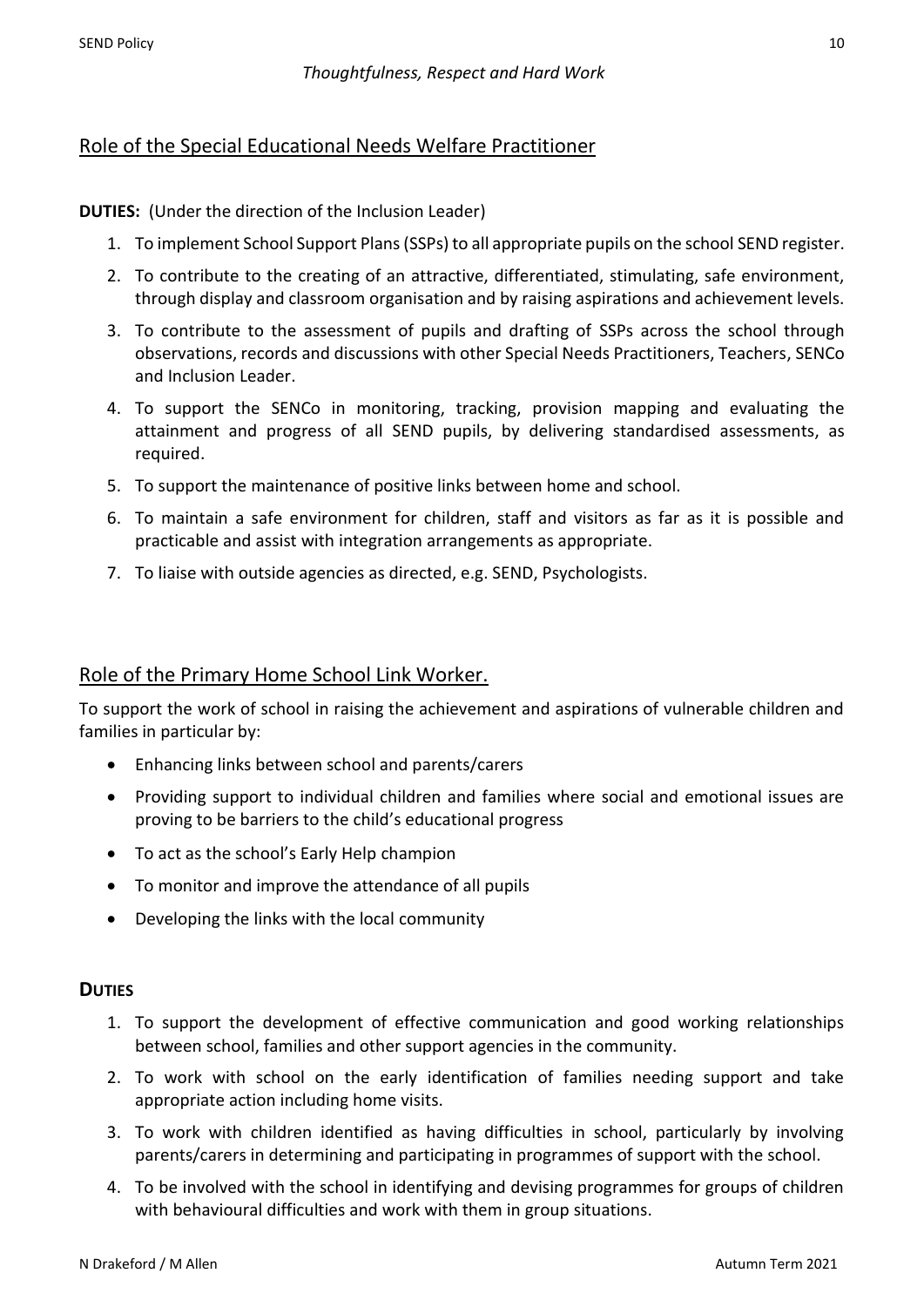- 5. To work with school to raise family awareness and aspirations, and to increase the involvement of parents in literacy and numeracy initiatives in the classroom and home.
- 6. Initiate and run education and information programmes for parents/carers and support those programmes operating in school.
- 7. To maintain an accurate record of the purpose, nature and outcome of all interventions with children and their families.
- 8. To attend meetings in school and with external agencies as required.
- 9. To undertake other duties commensurate with the grading and responsibilities of the post as directed by the line manager.
- 10. To be a member of the School's Safeguarding Team.
- 11. To monitor daily all pupil's attendance and track attendance weekly.
- 12. TO liaise with the EWO.
- 13. To provide a breakfast and homework club for disadvantaged children.
- 14. To organise activities during the school holidays for the local community, including vulnerable children.
- 15. To foster an understanding and positive relationships between the younger and older generations within the community.

## Role of the class teacher

The class teacher is responsible for:

- Initial identification of a pupil's special need through observation and on-going assessment
- Informing the SENCo of concerns and deciding with the SENCo on appropriate action
- Informing parents that their child will be placed on the SEND register and keeping them up to date with their School Support Plan
- Supplying the SENCo with the relevant information necessary to devise an SSP for the pupil
- Helping to devise the SSP with the SENCo
- Organising the timetable, class grouping and resources so that the pupil receives support to reach targets
- Ongoing tracking of children
- Differentiation of classwork to enable SEND children to access the curriculum and make appropriate progress
- Provide resources to support individual needs
- **Encourage independence**

## Role of the governing body

The governing body is responsible for:

**•** Determining the Special Education Needs Policy in liaison with the Head Teacher, Inclusion Leader, SENCo and teaching staff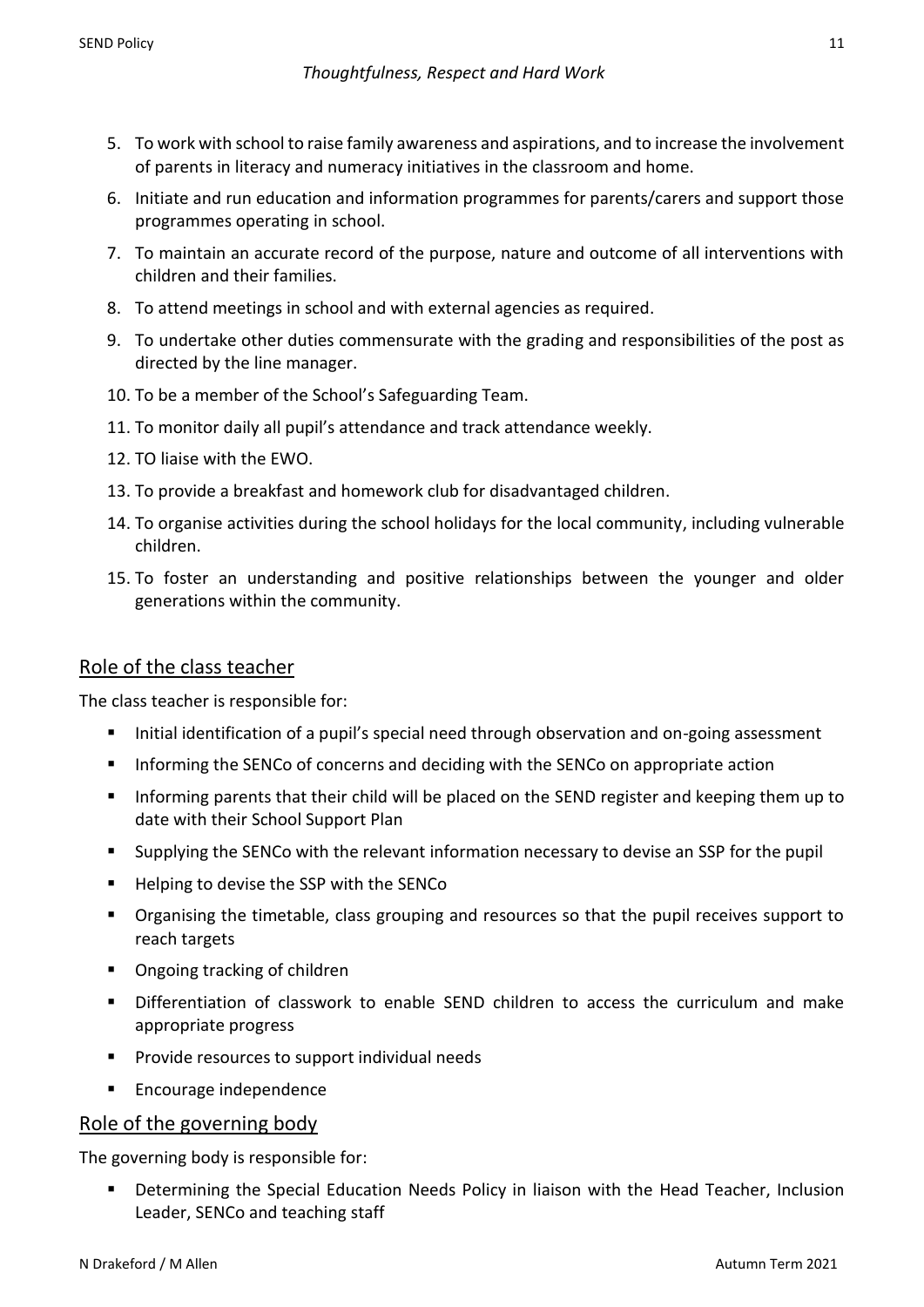- Ensuring that provision is made for pupils with special educational need
- Appointing a governor for SEND, to liaise with the Inclusion Leader and write annual reports
- Following the Code of Practice and the policy of the Local Authority when carrying out their duties towards all pupils with SEND
- Setting the budget for SEND

# Role of the parent

The parent is responsible for:

- **■** Informing the school about any issues regarding their child's SEND
- Ensuring their child attends school on a regular basis
- Attending review meetings
- Meeting with the class teacher
- Helping at home with the school support Plan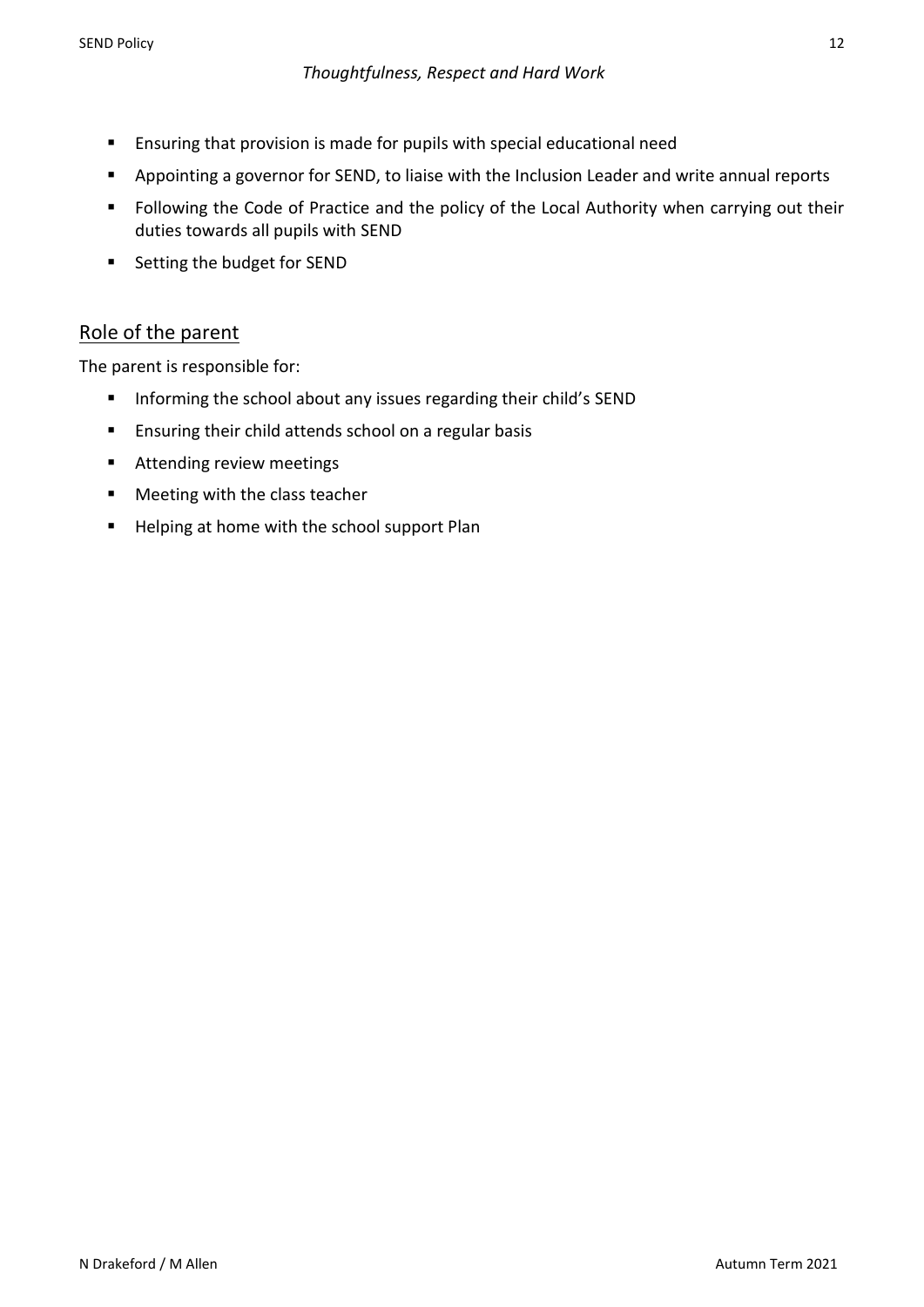## Identification, Assessment and Review

Provision for children with SEND is a matter for the school as a whole. In addition to the governing body, all members of staff have important day to day responsibilities in teaching SEND children. At the heart of every class is a continuous cycle of planning, teaching and assessing. This takes account the wide range of abilities, aptitudes and interests of the children.

#### Identification

When children enter the school, it may already be known that the child has a special educational need. In consultation with the parents and previous school, relevant practices can be immediately put into place to support the child. Through the Home/School Agreement, it is important to have the full support of parents in this process so that all the needs of the pupil are adequately met.

At any point during a child's education, s/he may experience an academic, social, physical, medical or behavioural difficulty. This may be noticed by the parent/carer or teacher. At school, the teacher will monitor this difficulty for a short period of time, differentiating work or adapting teaching styles to suit the pupil's needs. It may be found that the difficulty has been temporary and the child has returned to their normal pattern of learning, in which case the parent and teacher will take no further action.

Sometimes the child may require further support and the following procedure is required:

- 1. The parent or carer is informed of early intervention;
- 2. The child will need differentiated work, or behaviour targets;
- 3. The class teacher will keep a record of strategies used to be passed onto the SENCo.

This stage should take no longer than the class teacher or parent feels it is necessary or no longer than half a term. After this, it may be decided to begin intervention strategies, setting personalised learning targets for the child. These will be detailed on a School Support Plan (SSP).

#### The Special Needs Register

When it is decided that the child needs intervention strategies, s/he will be placed on the SEND Register. Parents will be consulted about this process and should work alongside the teacher and SENCo to help make this a smooth process. The register is a list of pupils who require extra support, detailing their class, area of need and stage of intervention. It is a way of keeping records and tracking pupil's progress. A file is also opened to keep copies of work, test results and communication between parents and outside agencies. When the child no longer needs support, s/he will no longer be kept on the register, but their file will remain with the SENCo in case support is needed again at a future date. If a child leaves school and is still on the SEND register, the file, along with other school records, will be passed to the next school.

## Areas of Intervention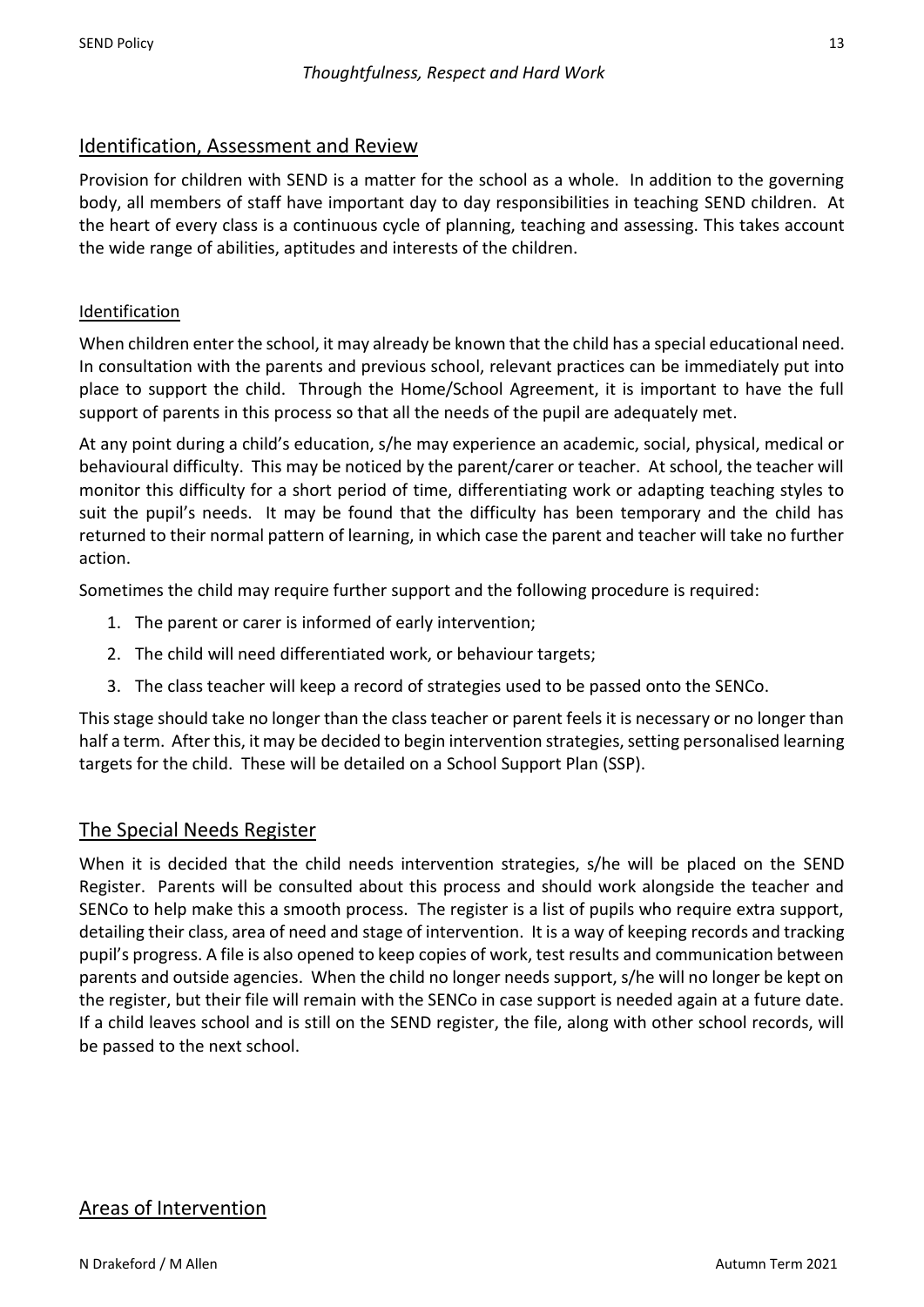## Early Years School Support 1 (Foundation Stage) and School Support 1 (Key Stage One and Two)

This details the initial stages of intervention and is required when the pupil:

- Makes little or no progress even when teaching approaches are targeted particularly in a pupil's identified area of weakness
- Shows signs of difficulty in developing literacy or numeracy skills that result in poor attainment in some curriculum areas
- Presents persistent emotional and/or behavioural difficulties, which do not improve with techniques usually employed in the school
- Has sensory or physical problems and continues to make little or no progress despite the provision of specialist equipment
- Has communication or interaction difficulties and continues to make little or no progress despite the provision of a differentiated curriculum.

## Early Years School Support 2 (Foundation Stage) and School Support 2 (Key Stage One and Two).

Triggers for School Support 2 could be that, despite receiving an individualised programme under School Support 1 the child:

- Continues to make little or no progress in specific areas over a long period
- Continues working at national curriculum levels substantially below that expected of a child of similar age
- Continues to have difficulty developing literacy and numeracy skills
- Has emotional or behavioural difficulties which substantially and regularly interfere with the child's own learning or that of others, despite having an individualised behaviour management programme
- Has sensory or physical needs and requires additional specialist equipment or regular advice or visits by a specialist service
- Has on going communication or interaction difficulties that impede the development of social relationships and cause barriers to learning.

The SENCo, in consultation with colleagues and parents, will request support from external services who will usually see the child in school so that they can:

- Advise teachers on new School Support Plans strategies to implement
- Provide more specialist assessments that can inform planning and the measurement of a pupil's progress
- Give advice in the use of new or specialist strategies or materials
- Provide support for particular activities.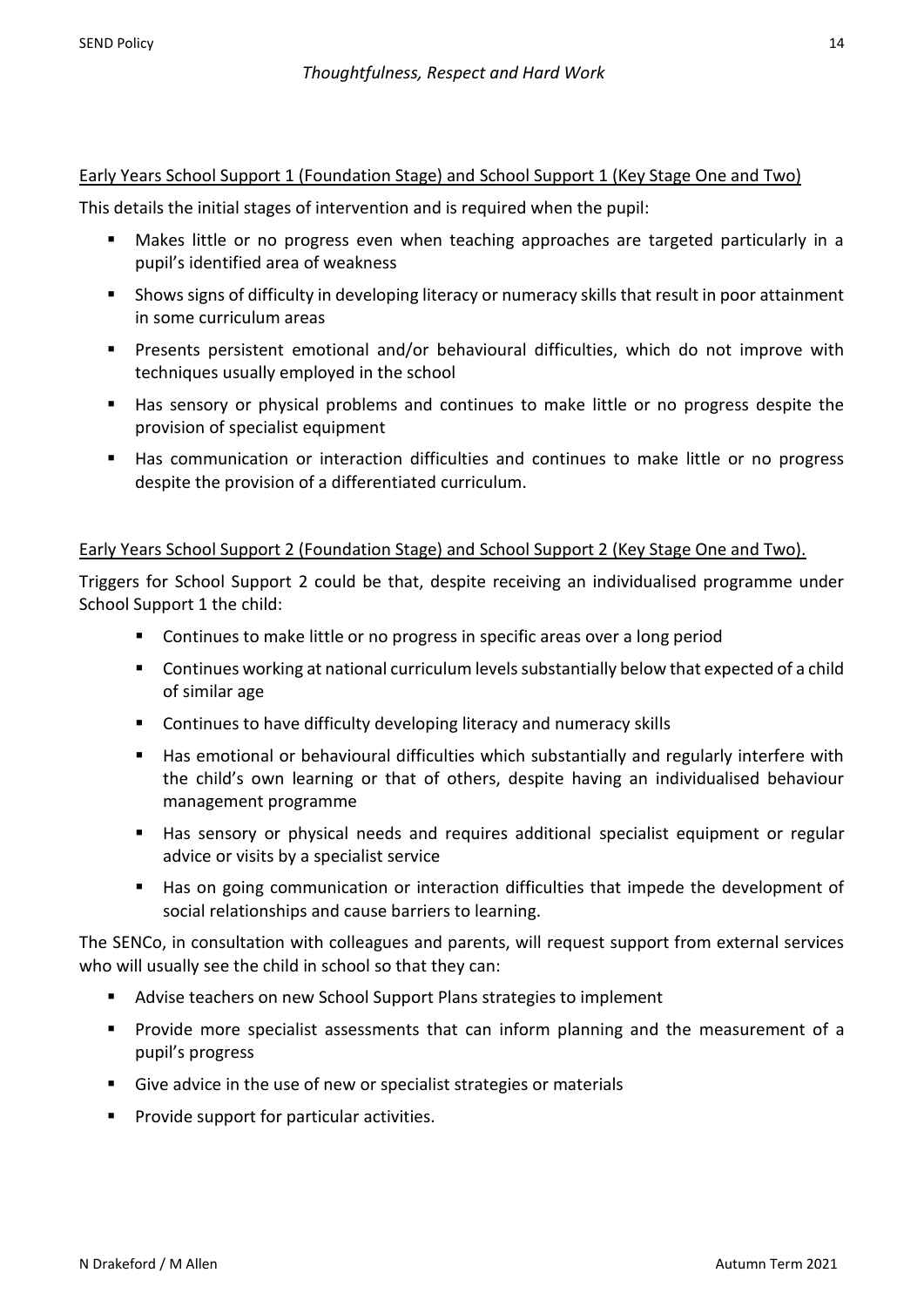## Educational Plans

Education plans are known as School Support 1 and School Support 2.

#### School Support Plans (SSP)

Every child who has been identified as having a special educational need is required to have an SSP. This records the strategies employed to allow the pupil to progress and should include:

- The short term targets set out for the child
- The teaching strategies to be used
- The provision to be put in place
- When the plan is to be reviewed
- Success criteria
- Outcomes of the teaching strategies.

A School Support Plan (SSP) should only record what is additional to, or different from the differentiated curriculum which is in place as part of the provision for all pupils. It will focus on between three and five targets matched to the child's needs. The targets on the SSP will normally be concentrated in the key areas of literacy, numeracy, communication, behaviour, physical needs or social skills. Everyone involved with the child will receive a copy of the SSP.

SSPs are to be reviewed at least 3 times a year. Each class teacher will review the SSP with the child's parent/carer during the parents' evenings in November, March and at the end of the year in July.

#### Pupil passports

In addition to the SSPs, some pupils have a Pupil Passport to support their needs. This is produced after consultation with the child, the parents and school staff. The Passport is a record of the child's needs and requirements to ensure that s/he is able to access the curriculum. This compliments the School Support Plan and is kept in the SEND folder in the child's class. It is available for support staff and supply staff to view in order to ensure that the needs of the child are fully understood.

## Educational Health Care Plan (EHCP)

The school or parents can request a statutory assessment from the Local Authority. When this happens, the child will have demonstrated significant cause for concern. By the time the Head teacher considers asking for statutory assessment of a child's special educational needs, the school will need to provide written evidence of or information about:

- The school's input through School Support 1 & 2
- School Support Plan for the pupil
- Records of regular reviews and their outcomes
- The pupil's health, including the child's medical history where relevant
- **National Curriculum levels**
- Attainment in Literacy and Numeracy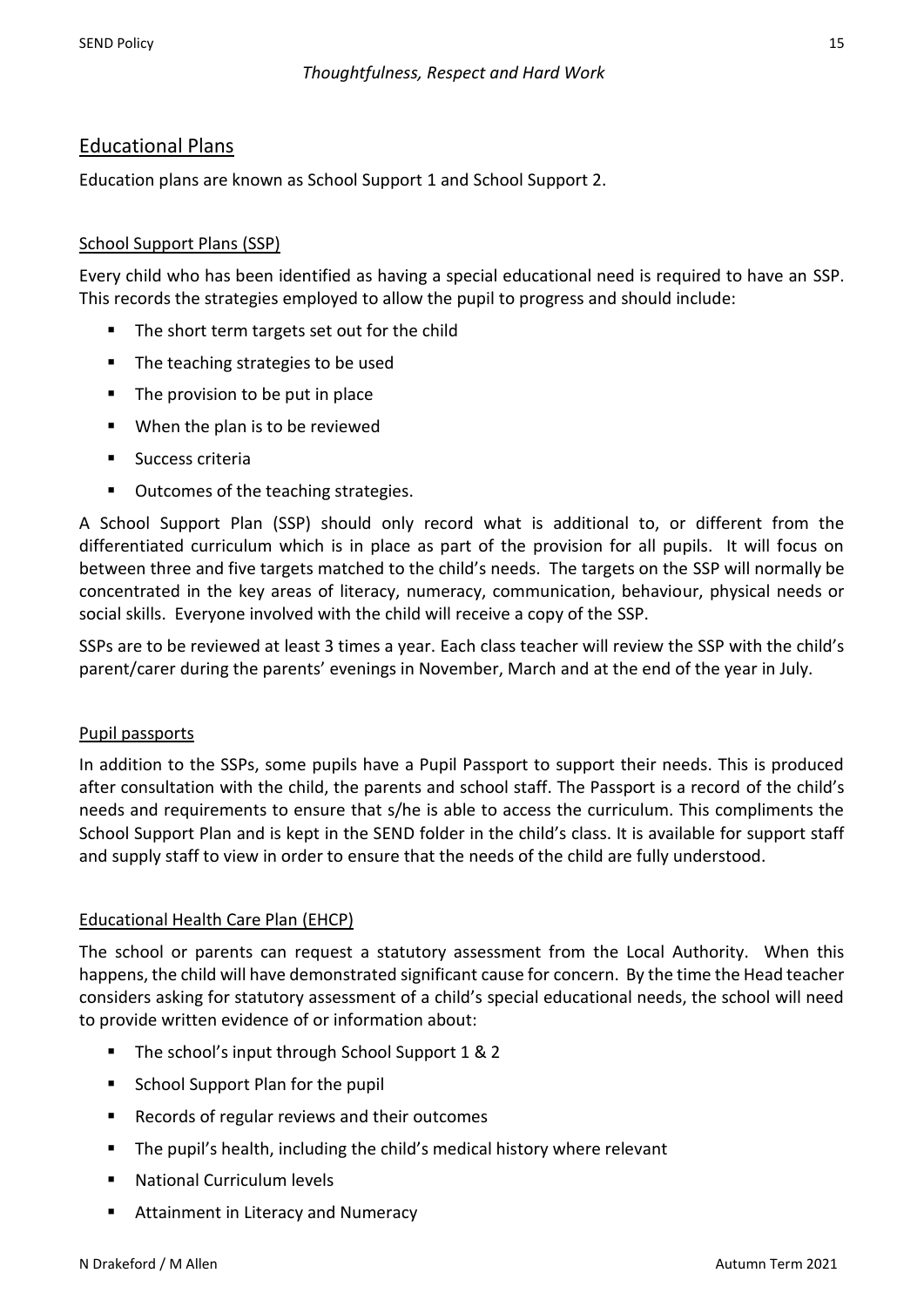- Educational or other assessments, for example from an advisory specialist teacher or an education psychologist
- Views of the parent and child
- Involvement of other professionals
- Any involvement of the Social Services or Education Welfare services

Based on the above information, the Local Authority should be able to decide relatively quickly whether a statutory assessment is necessary. In the meantime, the child should continue to be supported through School Support.

If the Local Authority deems the statutory assessment to be necessary, a proposed statement and a written notice will be issued to the parent within two weeks of the date on which the assessment was completed. Once the proposed statement has been accepted by the parents/guardian, the Local Authority must then send a copy of the final statement to them and provide a written notice of their rights of appeal to the tribunal and the time limits for lodging an appeal.

Once the statement has been finalised, the writing of any long term learning objectives is the responsibility of the SENCo who will be supported by the Special Educational Needs Support Service. The learning objectives will be written in line with the recommendations of the statement.

The long term objectives are reviewed annually and the SENCo is responsible for:

- Assessing the child's progress against the long term objectives
- Arranging a meeting for parents/carers, the child and representatives from the Local Authority
- Compiling any written documentation needed
- Writing of new SSPs which will deliver the long term objectives.

The school, parents, Local Authority and any other professionals, who are involved, will meet to discuss the progress made over the last twelve months. It will be decided whether any amendments need to be made to the description of the pupils' needs or to the provision specified in the statement. The Local Authority is responsible for amending the statement where appropriate and ensuring that the subsequent review is carried out within the next twelve months.

#### Group Education Plans

When it is deemed that several children need similar and specific targets, a group education plan may be put into place. This works in the same way as any other SSP but teaching is in groups rather than on an individual basis.

#### Assessment

The class teacher will assess each child's current levels of attainment on entry to school, in order to ensure that we build upon the pattern of learning and the child's prior experiences. There is also an ongoing cycle of assessment of all pupils at different stages, throughout the academic year. These may be formal tests such as SATs or regular teacher assessments through marking. If a pupil is on the SEND register, they will also be assessed against the targets on their SSP

Assessment of pupils with SEND includes: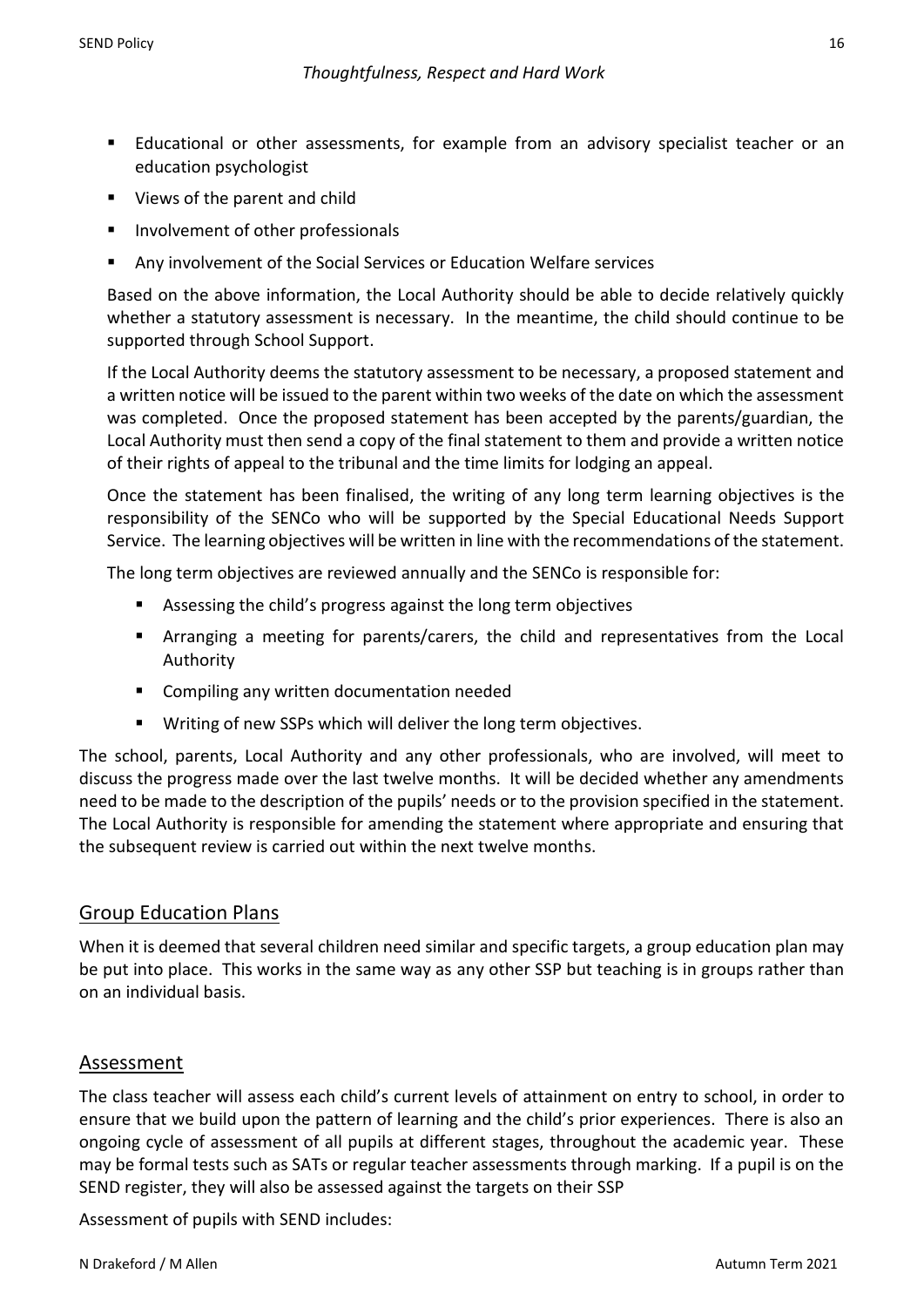- **Nursery and Reception profiles**
- Locke and Beech assessment tool.
- Teacher assessment of National Curriculum subjects
- S.A.T.s results and other optional tests
- Phonic awareness
- High Frequency words  $-$  spelling and reading
- Standardised assessments in Reading, Spelling, Receptive Language and Mathematics

These assessments help map the progress of the child, identify areas of need and inform future targets on the SSP. The assessment should be informal and ongoing. They should be carried out in various ways such as spelling tests, word games or other fun activities.

#### Review

A programme of review is built into every child's SSP and takes place at least 3 times a year. The teacher, parent, supporting assistant or SENCo will carry out the review in order to assess the child's progress. The assessment process will help to determine the next course of action. If the child is found to be making good progress, they may well come off the register and the SSP will cease. It may be decided that the child is progressing adequately with the SSP but has yet to make enough progress to stop the intervention. The child will remain at that stage of the register. If the pupil has made little or no progress, it may be decided to move the child along the stages of the SEND register and further support may be required from other agencies. Parents should be kept fully informed and involved in the review process and may be asked to sign documentation or complete forms at various stages of the review.

For children with Statements of Educational Need and EHC plans, there is a more formal process in the form of an annual review. All people involved with writing and delivering the statement will be invited to a meeting which will take place at the school. Everyone including the child and the parents should provide a report outlining progress made and future requirements. The SENCo is responsible for coordinating and overseeing the meeting.

## **Curriculum and Inclusion**

When it is discovered that a child has SEND, s/he will remain with their class and will be supported within the classroom environment. Working with children with SEND often requires a little more thought, so that the child can access the broad and balanced curriculum they deserve and are entitled to. Just because a child has SEND, does not mean s/he will be exempt from any aspect of school life.

Children with SEND are encouraged to participate in the full range of social activities at school. There are areas of shade and quiet on all school playgrounds if pupils need time out from the more physical side of playtimes. Groups are run by members of staff to help those children who need assistance with social interaction. In the groups the children may eat their lunch together stay inside or go outside to play organised games. Within these groups there are children with good social interaction skills who are providing good role models. All children are encouraged to participate in Educational Visits, including the Year 6 Residential to an Outdoor Education Centre which has excellent facilities to cope with all areas of need. The school's comprehensive extra-curricular programme, including Youth Club, is open to all pupils. As with all pupils, our out of school activities are a reward for good behaviour.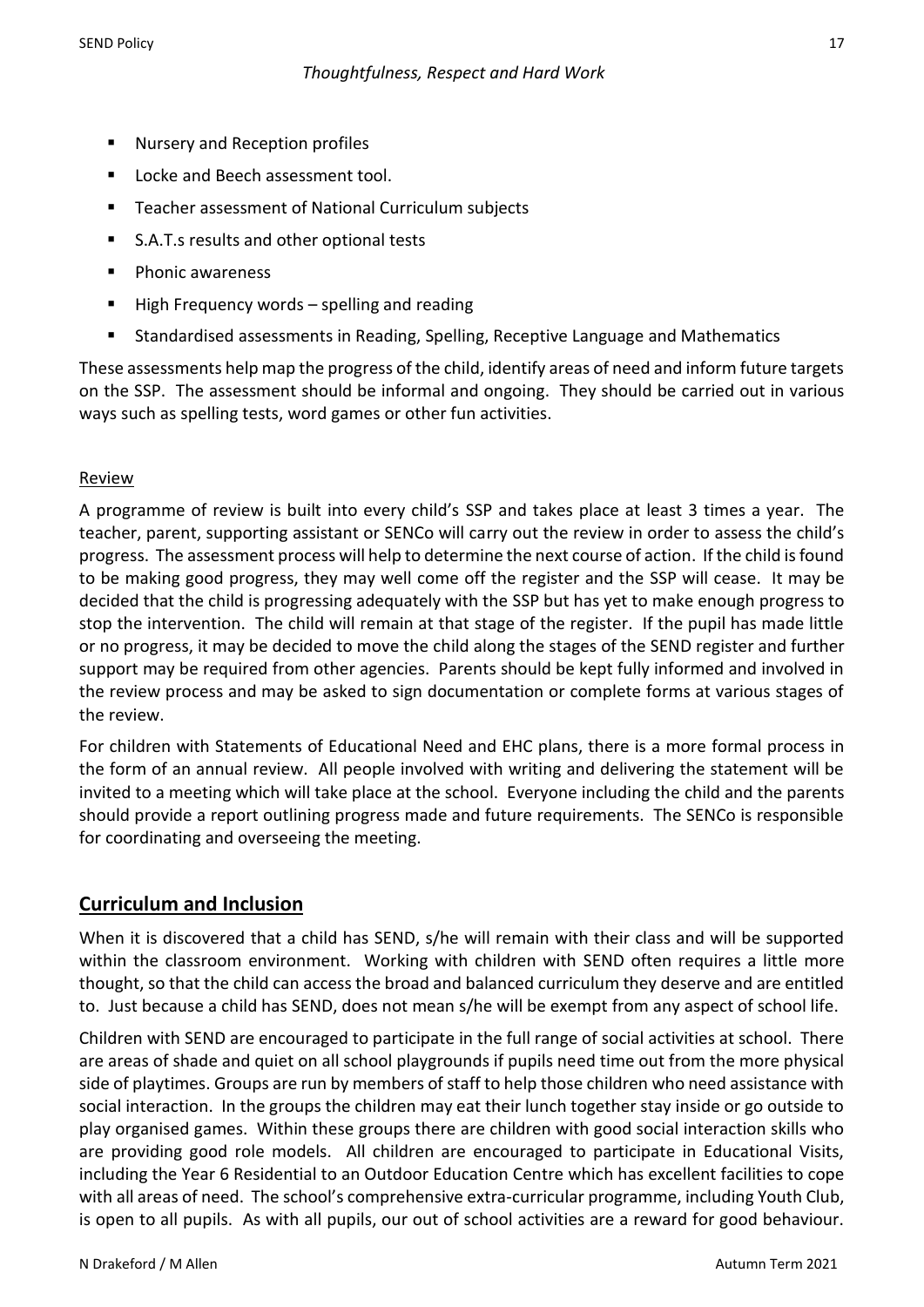This helps to promote positive behaviour from all our pupils, including those who have behaviour difficulties as part of their SEND.

# Supporting pupils with Dyslexia (SpLD)

We are committed to improving the learning experience of all pupils in school, including those with Dyslexia/Dyslexic tendencies. Pupils in school who are identifies to have specific learning difficulties (SpLD) are set with learning programmes/strategies to support them with overcoming barriers to learning. In school we have:

- Received whole staff training in understanding dyslexia and providing an environment and teaching style to support dyslexic pupils
- Specialised training in delivering dyslexic strategies, delivered externally by the SEND service for our SEND staff
- Invested money into 'NESSY' Dyslexia computer programme
- Used the Active Literacy Kit to encourage visual and tactile learning
- Undertaken on-going assessments and changed interventions, when required
- Ensured classrooms are dyslexia friendly with the use of clear labelling, eye level displays as well as a mix of typed and handwritten texts around school
- Administered DST tests to aid in diagnosis
- Regular communication to parents through parent meetings and parent evenings
- Worked closely with SEND advisors to ensure good progression of academic achievement for all SEND pupils.
- SENCo has received training working with the Dyslexia Association.

# Supporting pupils with Social, Emotional and Mental Health. (SEMH)

We are invested in improving the provision for both our SEMH and disadvantaged pupils. As a part of that commitment the school has worked hard to create a designated area for these pupils allowing them space to work, play and take part in therapeutic interventions in a safe environment. This has become our Home Hub. We hope to further develop this area to create a sensory area for those in need of a calm space.

The Inclusion support assistant will be undertaking accredited ELSA (Emotional literacy support assistant) training this year to develop our provision for the most vulnerable pupils in the school.

In school we have:

- Created a register of children who will benefit from time in our Home Hub
- Ensured that the Hub area is safe and free from interruption to allow children to feel safe
- Used the Hub instead of a PRU to keep interventions "in house" again for the benefit of the pupils so that feel safe and not unnecessarily moved out of a familiar environment
- Provided teacher training for the CPD of staff around vulnerable/disadvantaged pupils

## Support

A child with SEND can be supported in a variety of ways, from simple considerations such as sitting the child in an appropriate spot in the classroom, to providing specialist equipment to suit their learning need. All children with an SSP will receive some form of in-class support depending on the needs of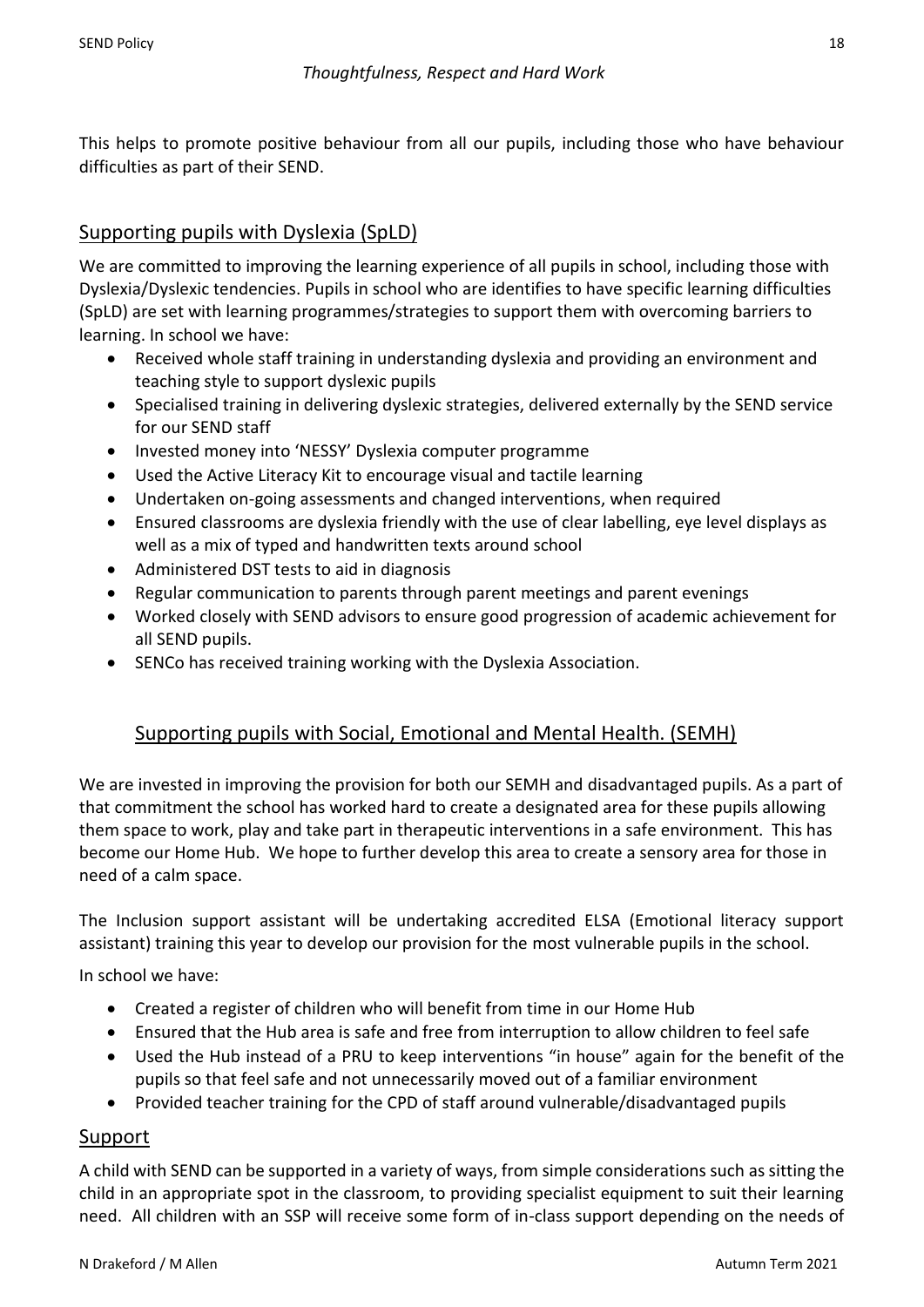the child. This could take the form of individual attention from the teacher or a learning support assistant; group support with the teacher, assistant, specialist teacher or someone from an outside agency; or withdrawal by the teacher, assistant, specialist teacher or someone from an outside agency.

## Withdrawal

When withdrawal is necessary it may be on an individual or group basis. The child will normally be withdrawn from a lesson which is targeted on their SSP, for example a child needing numeracy targets will be withdrawn from Numeracy lessons so they continue to access the rest of the curriculum. When withdrawal by an outside agency is required, this could happen at any time. The outside agency will suggest appointment dates and the school will select them to fit in with timetables and activities during the normal school day. Every effort is made to keep the withdrawal to a minimum and to cause least disruption to the child.

#### Rooms

Children with all areas of need will be supported in their normal classroom environment. Some adaptations may be needed to the classroom if a child has a physical need. Group work and one to one is delivered by the Welfare Practitioners in a small, quiet withdrawal room. There is also a withdrawal space for work where the Inclusion assistant works with children with emotional difficulties. The SEND welfare practitioners have an intervention room for withdrawal of individuals and groups. There is also a community room that offers space for external agencies, parents, children and teachers alike, to use as a base for group /individual work, meetings and reviews.

## Coffee Mornings

The Inclusion department has provided coffee mornings this year to encourage parents to meet with each other and with the staff who support their children. All parents have received an invitation to attend a number of coffee mornings enabling them to look at their child's work, ask questions, to learn different strategies to enable them to support their child and to see the classroom environment. This has been disrupted through the Covid -19 pandemic however we hope to reinstate this in the future.

## Staff Development

Training for SEND is both external and internal in the following areas:

- SENCo training is filtered down through inset and whole school staff meetings
- Inclusion Leader supports training to all Learning Support Assistants
- SENCo attends Network Meetings
- Education Psychologists and the Special Needs Support Service can deliver training in latest strategies and current thinking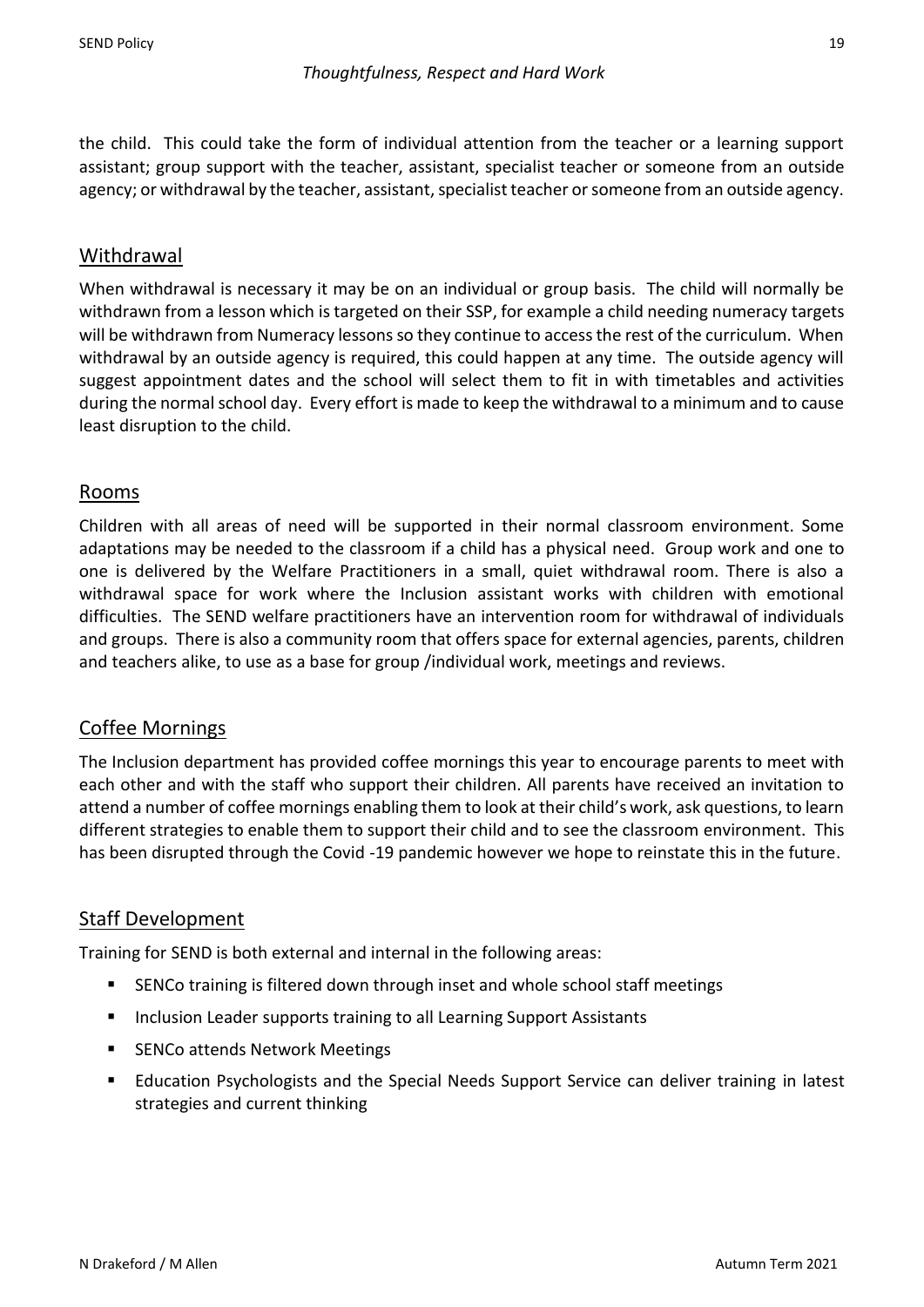## External Support and Links

External support services play an important part in helping the schools identify, assess and make provision for pupils with SEND. Sandford Hill has excellent relationships with sources of additional external support. We receive support from the Inclusion Service and the Educational Psychology Service, as required.

## The Inclusion Service

The Inclusion Service is part of the Local Authority's Achievement Division and has a diverse role to play in supporting SEND provision within the school. This includes:

- Specialist teachers
- Support for the SENCo
- Staff training
- Support and advice for parents
- Providing data for the Education Psychology Service
- Providing a loan service for specialist equipment and resources
- Advising schools when other agencies need to be involved
- Supporting visually and hearing impaired children
- Support from a Special School Outreach Worker

The SEND advisor for our school is Ceri Reed.

## Educational Psychology Service (EPS)

The school has the support of an Educational Psychologist (EP) who provides support for children, teachers and parents. The role of the EP is to:

- Assess children at School Support 2 who are giving concerns to staff
- Advise teachers and parents
- Provide data to support statutory assessment
- Support pupils
- Advise schools when outside agencies need to be involved
- Train staff

Our school, like many others within Stoke on Trent, has suffered from a lack of staffing within the E.P. Service, consequently we have employed the services of Shine Bright Psychology to help our pupils. Our Psychologist within this service is Dr Charlotte Cockcroft.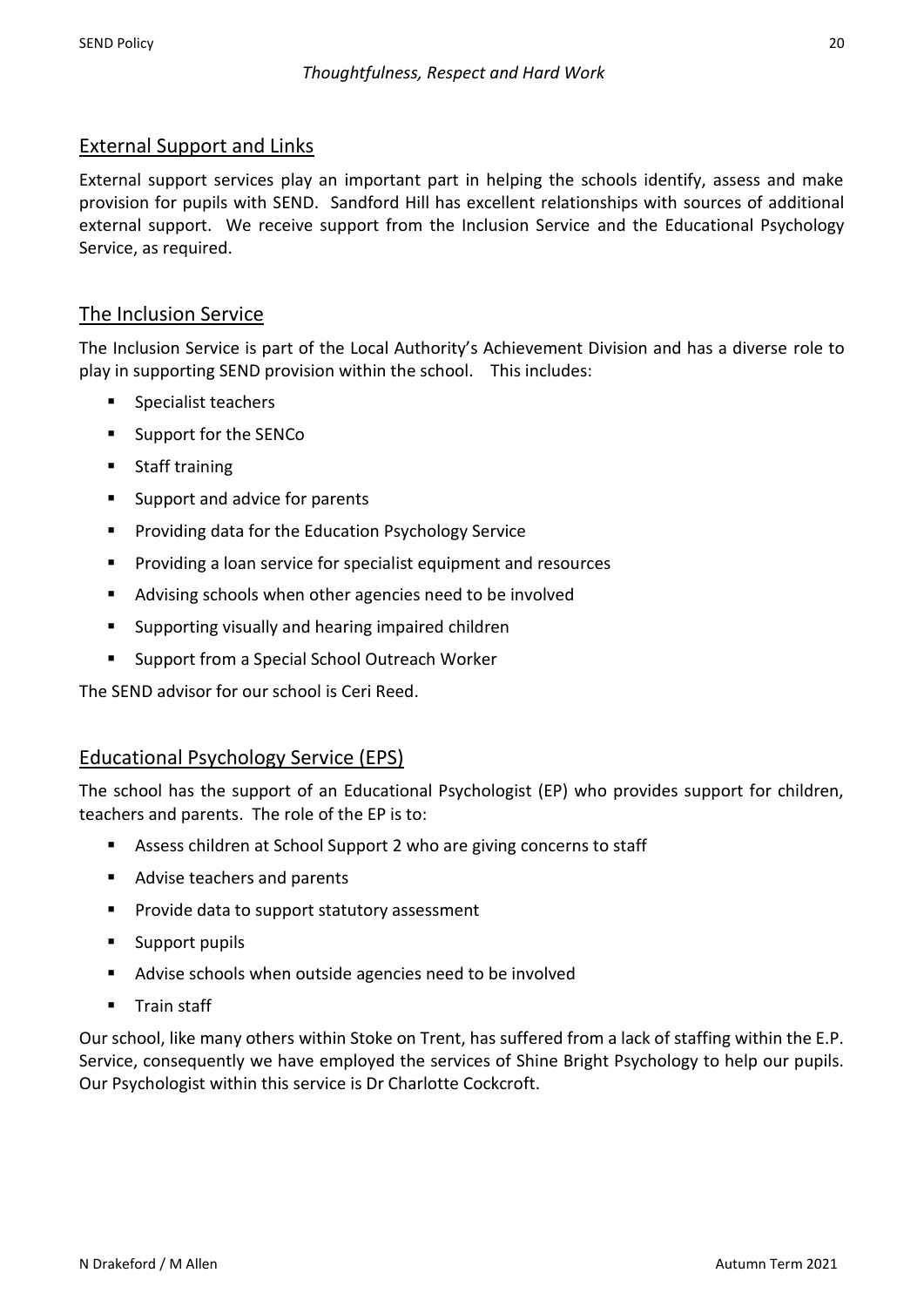# Education Welfare Service

The school has a designated Education Welfare Officer (EWO) who provides a link between home and school. This service is able to offer support in the following areas:

- Providing support to parents if a child is having difficulties in integrating into school life
- Providing advice and support to families who may be experiencing any social problems
- Supporting the school with children who are poor attenders
- Providing information about a child's attendance to a juvenile court this is a legal obligation

The EWO for our school is Phyllis Hartshorne.

# Child and Adolescent Mental Health Service (CAMHS)

CAMHS is an extremely valuable resource that can be accessed through the medical or education welfare system.

Parents experiencing extreme difficulties with behaviour and emotional issues are often happy to follow this route. Close liaison occurs at review meetings to link CAMHS, School Health, EWO and our own provision in the pursuit of appropriate support for affected pupils.

# Links With Other Schools

The school has good links with local Special Schools and can access outreach programmes to support individuals or for professional development. The SENCo coordinates any transfer from or to Special Schools to ensure a smooth transfer process. Advice may be sought from Special Schools during the annual review process of children with statements.

# Transfers

The SENCo also coordinates the smooth transfer between DSEN pupils in Year 6 and the High School. Towards the end of the academic year, the SENCo meets with colleagues and associates from the High Schools to pass on records and give information on successful strategies. The SENCo can act as a mediator for the parents and will pass on any concerns to the High School SENCo, arranging visits or meetings with the parent and child.

When a child transfers between schools at any time in the academic year, the SENCo will also liaise with the transfer schools, passing on records and documentation.

## SENDIASS

Sandford Hill prides itself on its good relations with parents and aims to involve every parent in their child's education. When a child has SEND, this relationship is even more important so that everyone concerned is informed and involved in ensuring the child's needs are met.

The Stoke-On-Trent SENDIASS is a service available to all parents of children with SEND. The organisation provides support to parents on any issues relating to their child's SEND. The Parent Partnership Service works with the school, although they are independent, and will offer neutral information to all parents. The service also provides a link between home and school if the need arises.